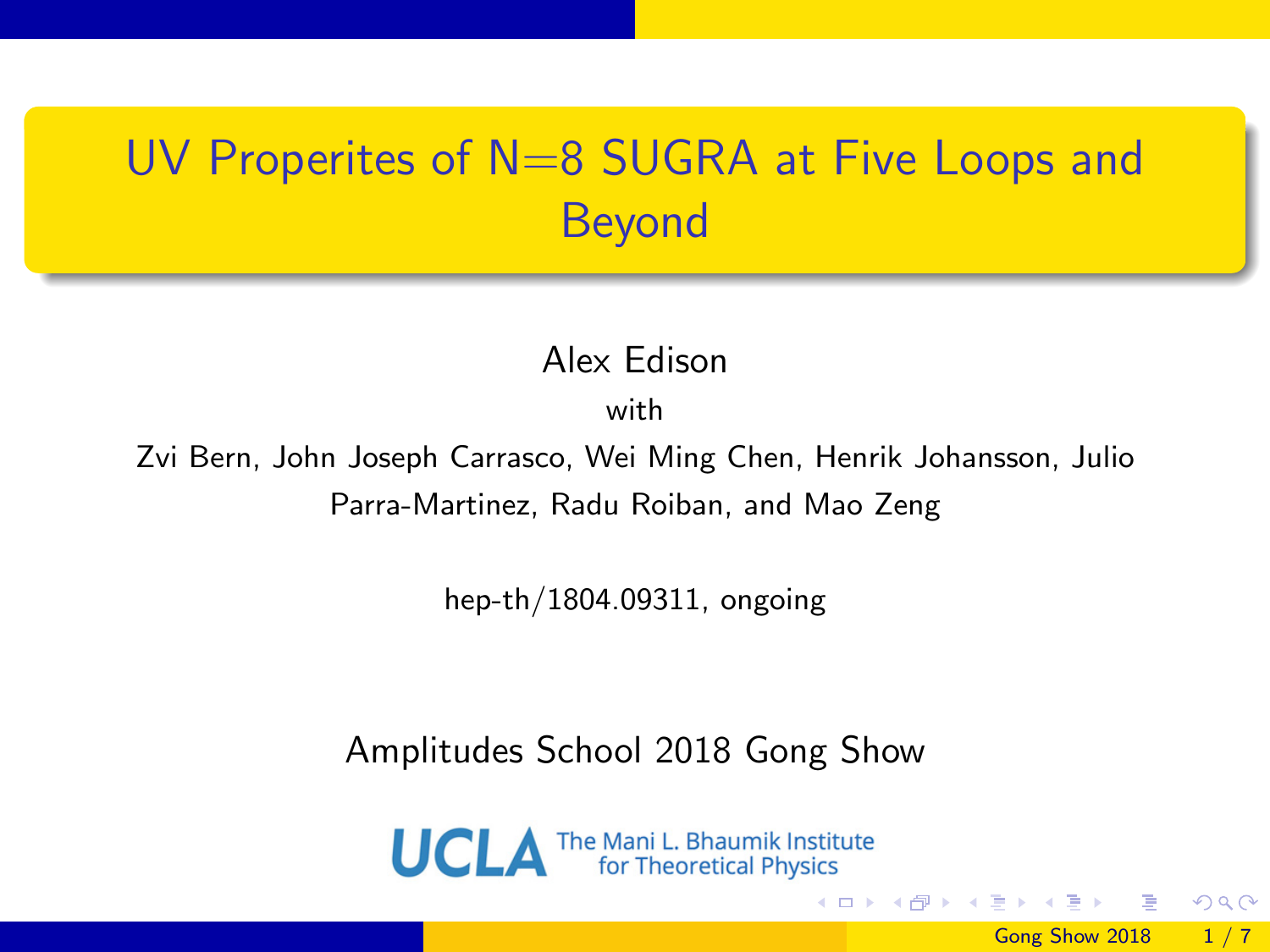$$
\mathcal{M}_4^{(5)}\Big|_{\text{leading}}^{D=22/5} = 0. \tag{1}
$$

$$
\mathcal{M}_{4}^{(5)}\Big|_{\text{leading}}^{D=24/5} = -\frac{16 \times 629}{25} \left(\frac{\kappa}{2}\right)^{12} (s^2 + t^2 + u^2)^2 stu \mathcal{M}_{4}^{\text{tree}} \times \left(\frac{1}{48} \bigoplus + \frac{1}{16} \bigotimes\right)
$$
 (2)

K ロ > K d > K 경 > K 경 > X 경

 $990$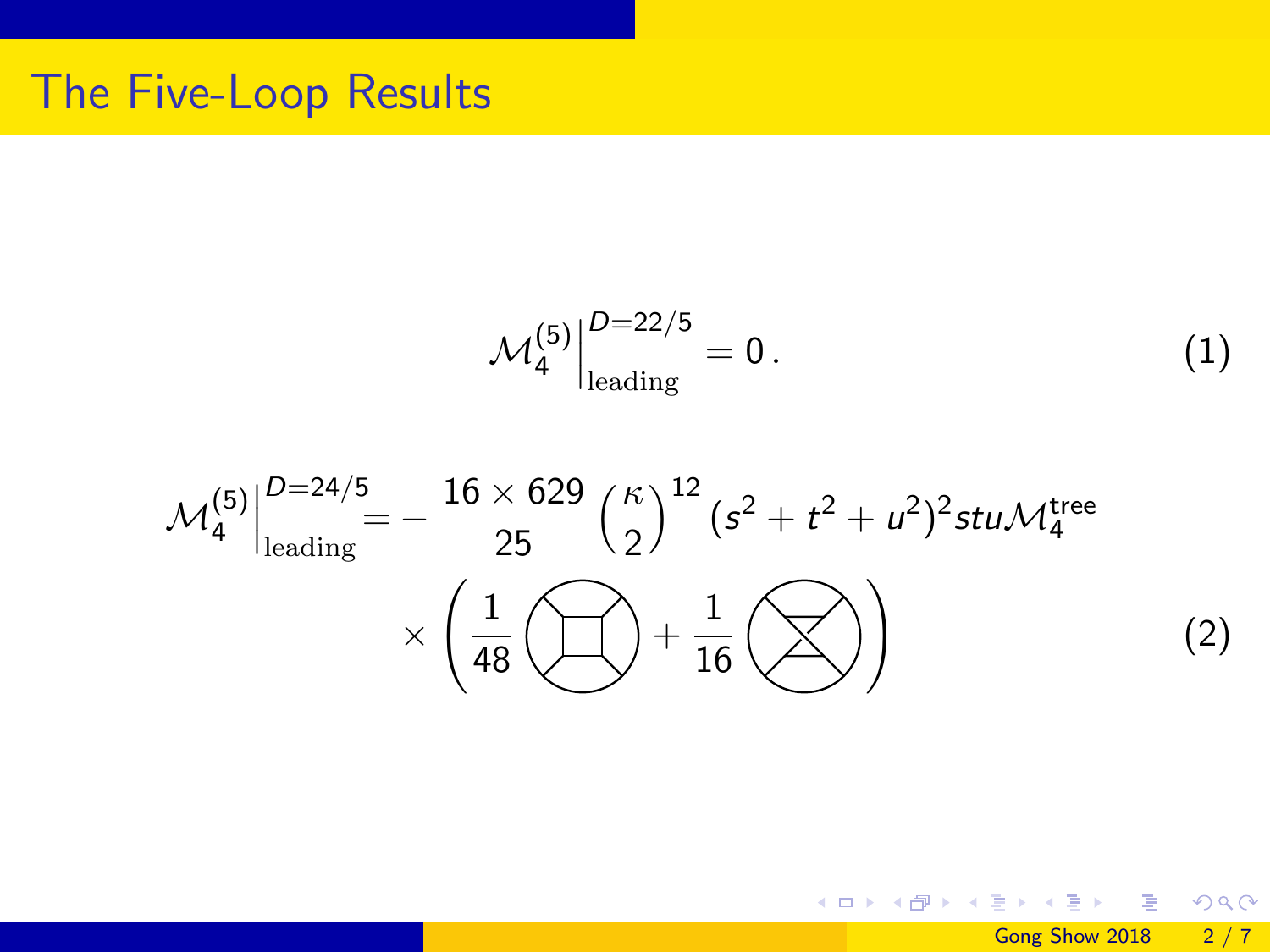Very simple result, but it took 1000s of hours to get to. Is there a better way?

$$
\left(\frac{1}{48}\left(\bigcup\limits_{1\atop{10}\right)+\frac{1}{16}\left(\bigtimes\right)\right)
$$

 $298$ 

メロト メ押 トメミト メミ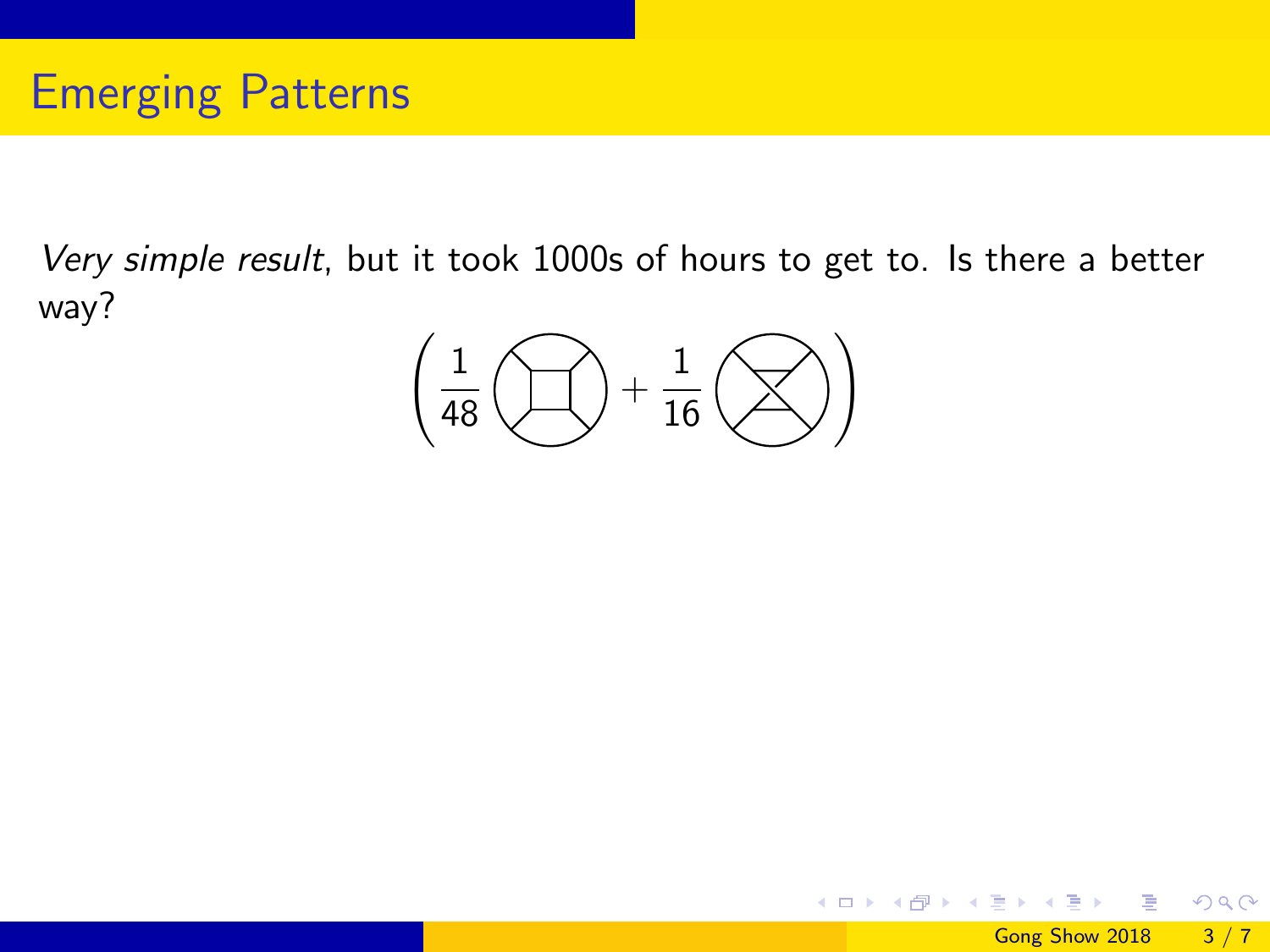Very simple result, but it took 1000s of hours to get to. Is there a better way?

$$
\left(\frac{1}{48}\left(\bigcup\limits_{1\atop{10}\right)+\frac{1}{16}\left(\bigtimes\right)\right)
$$

Gong Show 2018 3 / 7

 $200$ 

**K ロ ト K 伺 ト K ミ ト** 

- Consistency with lower loops
- Integration system
- Special BCJ on sYM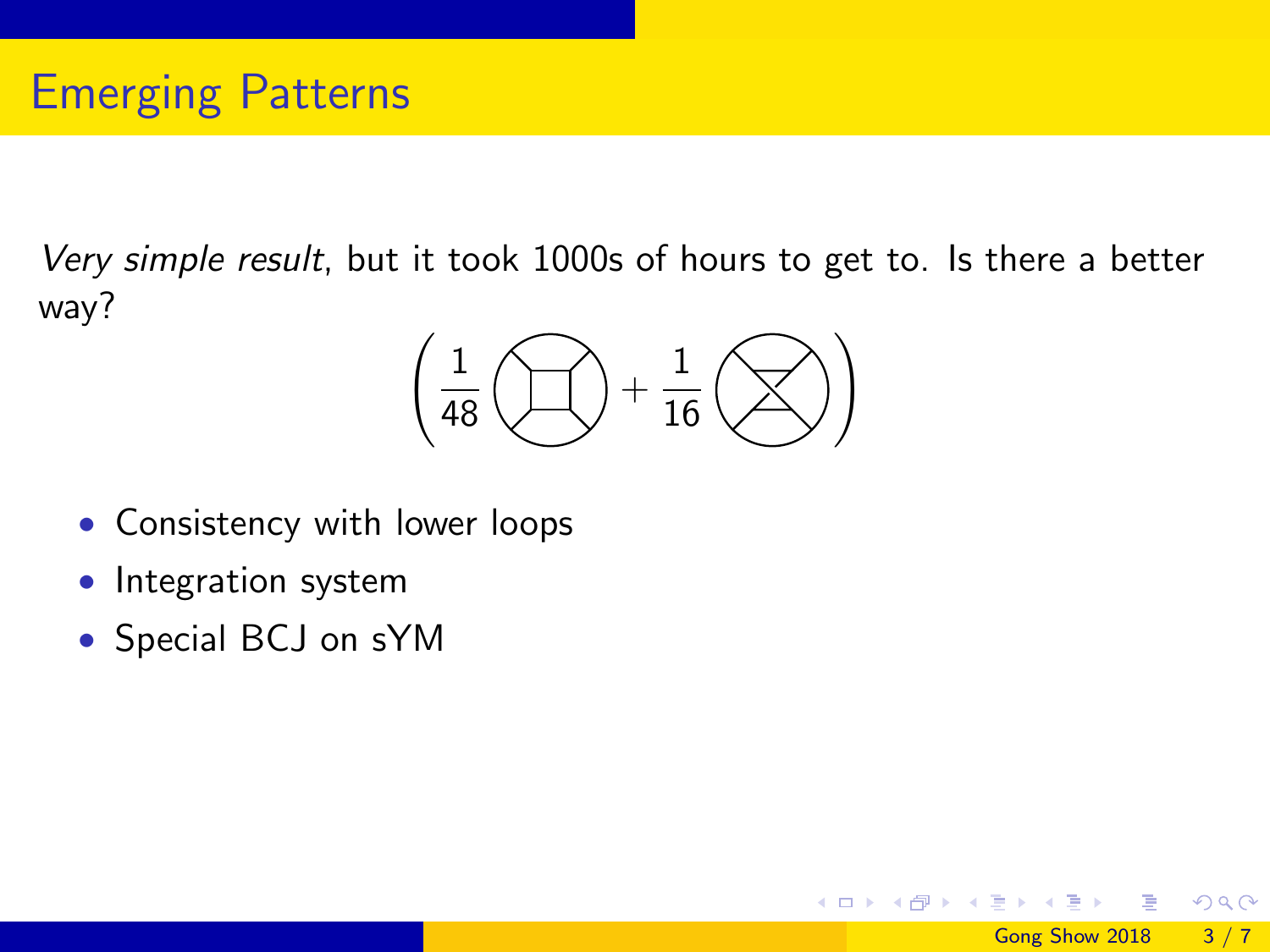Very simple result, but it took 1000s of hours to get to. Is there a better way?

$$
\left(\frac{1}{48}\left(\bigcup\limits_{1\atop{10}\right)+\frac{1}{16}\left(\bigtimes\right)\right)
$$

- Consistency with lower loops
- Integration system
- Special BCJ on sYM

Working on applying all of these to 6 loops!

 $\Omega$ 

イロト イ母 トイヨ トイヨト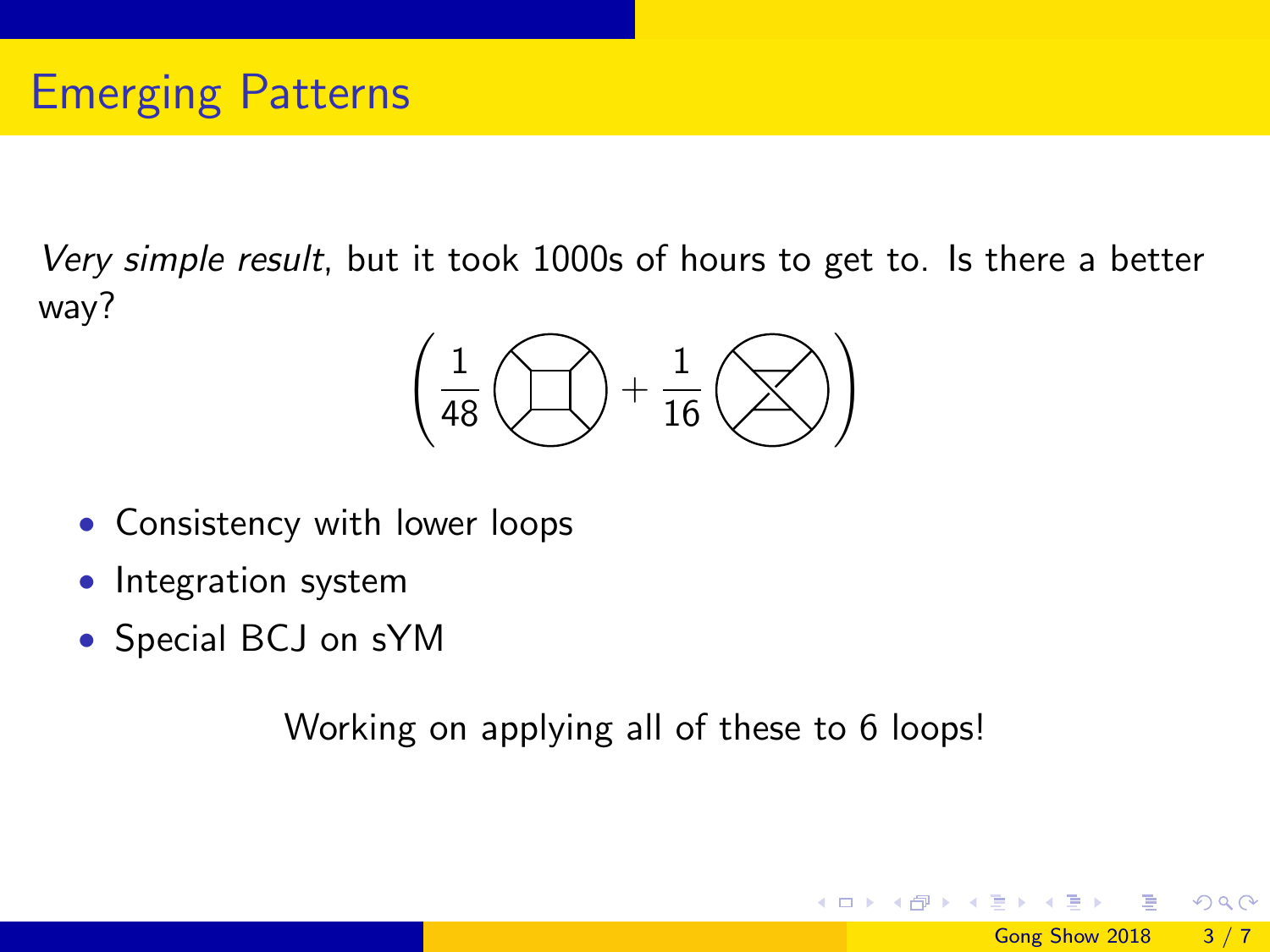Removing legs appropriately always lands on correct lower loop



Pattern continues all the way down to one loop. Consistency with one loop requires no triangles. Can use to constrain ansatz at 6 loops.

 $\Omega$ 

**K ロ ト K 何 ト K ヨ ト K**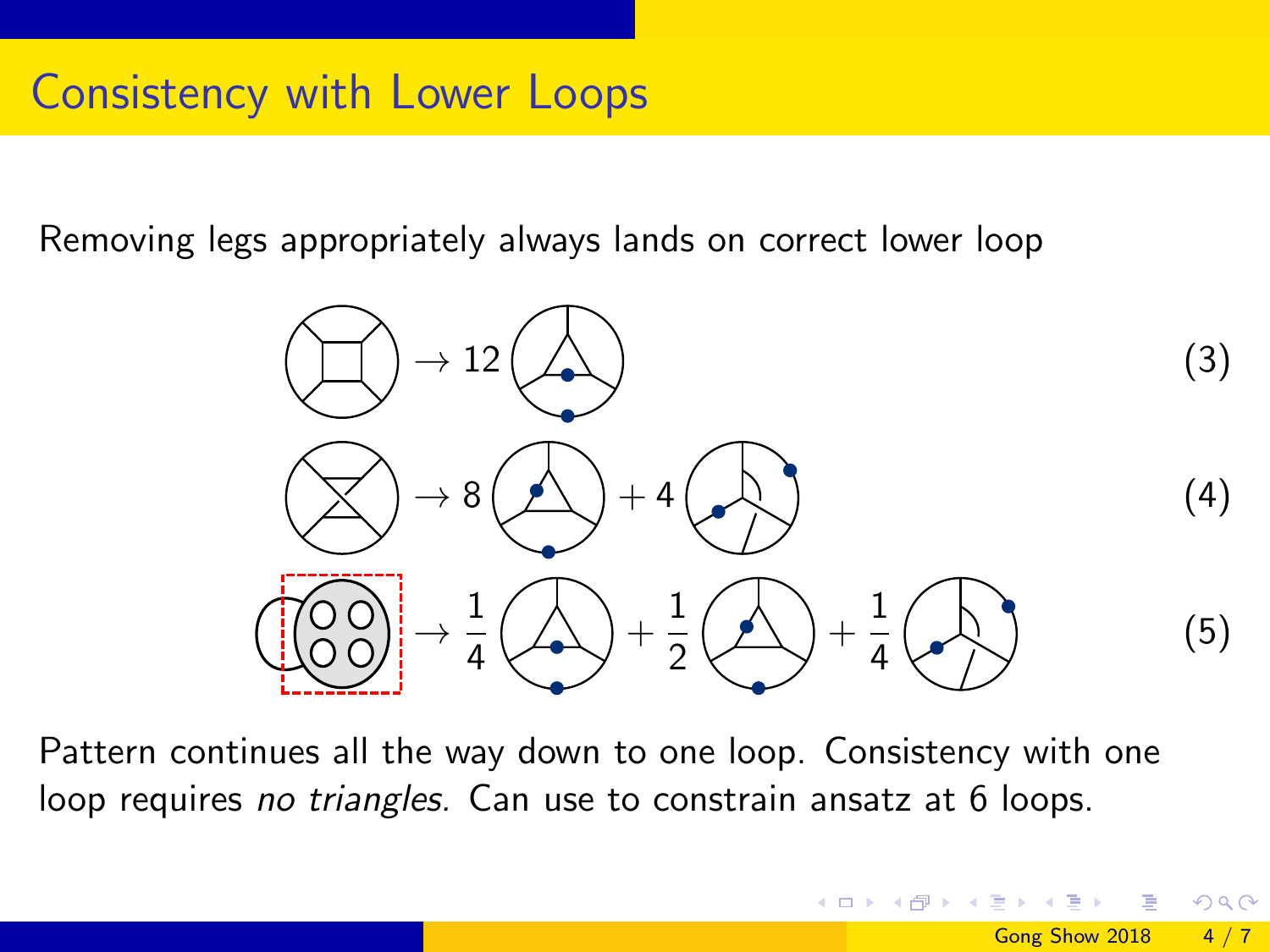$\mathcal{N} = 8$  SUGRA IBP master integrals for five loops:



Integration systems for both SUGRA and sYM can be written in terms of masters with limited numerators.  $QQ$  $4$  ロ }  $4$   $4$   $9$  }  $4$   $\equiv$  }  $-4$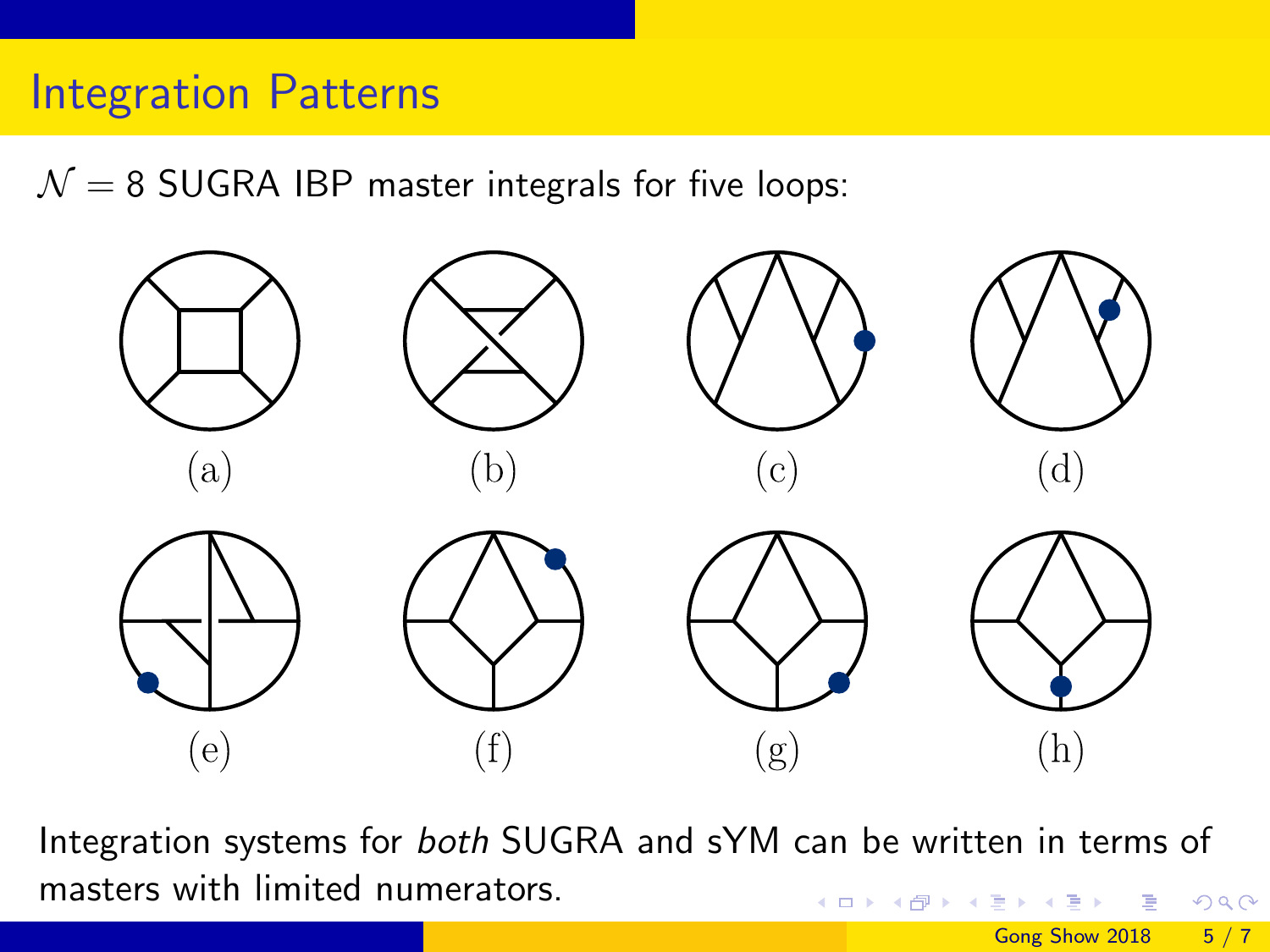#### Special BCJ on sYM

• Early indication of being able to determine sYM divergence using a subset of BCJ

 $\Omega$ 

K ロ ⊁ K 個 ≯ K 君 ⊁ K 君 ≯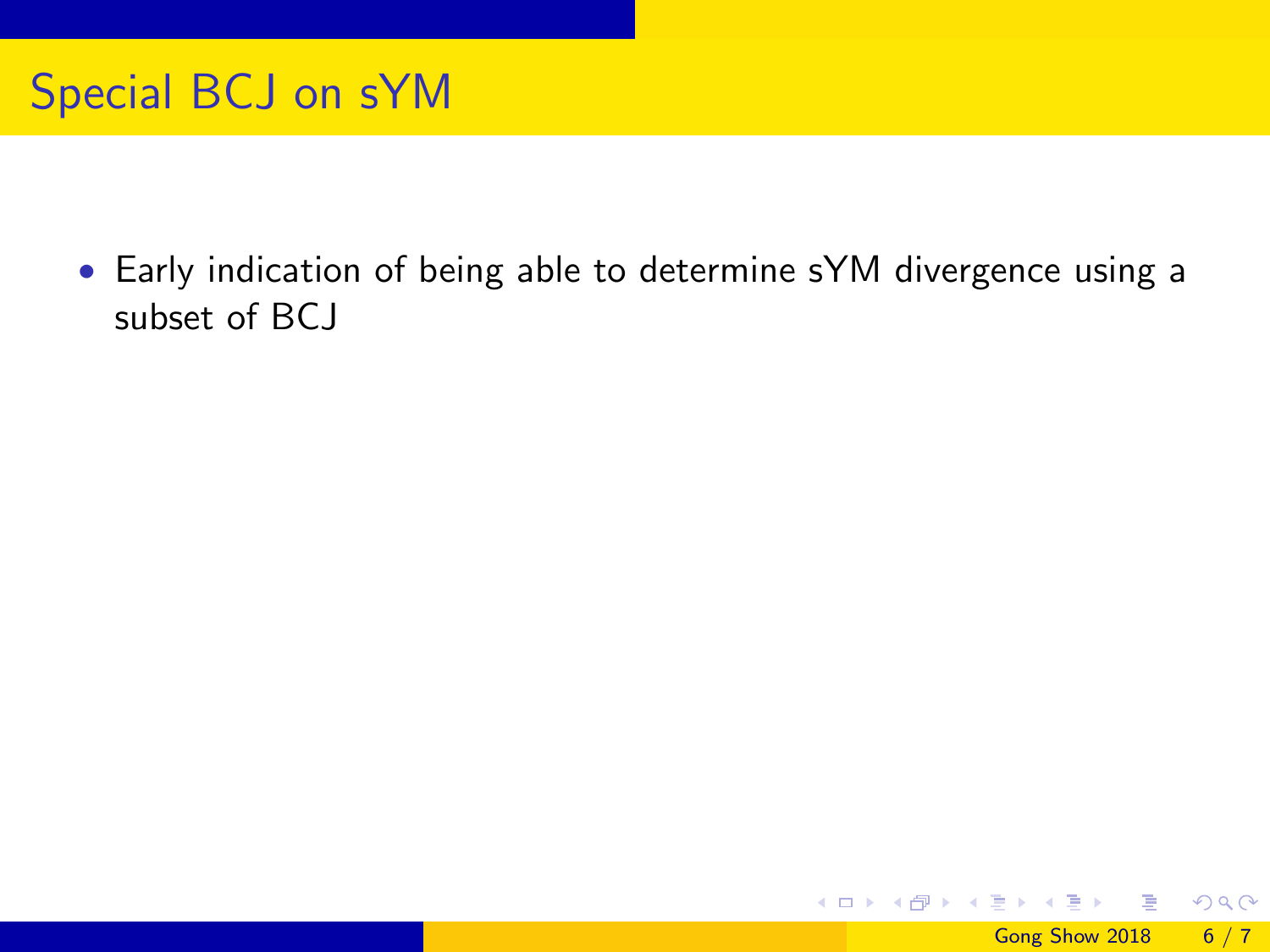### Special BCJ on sYM

- Early indication of being able to determine sYM divergence using a subset of BCJ
- "Two-Point BCJ": relations between specific diagrams



 $200$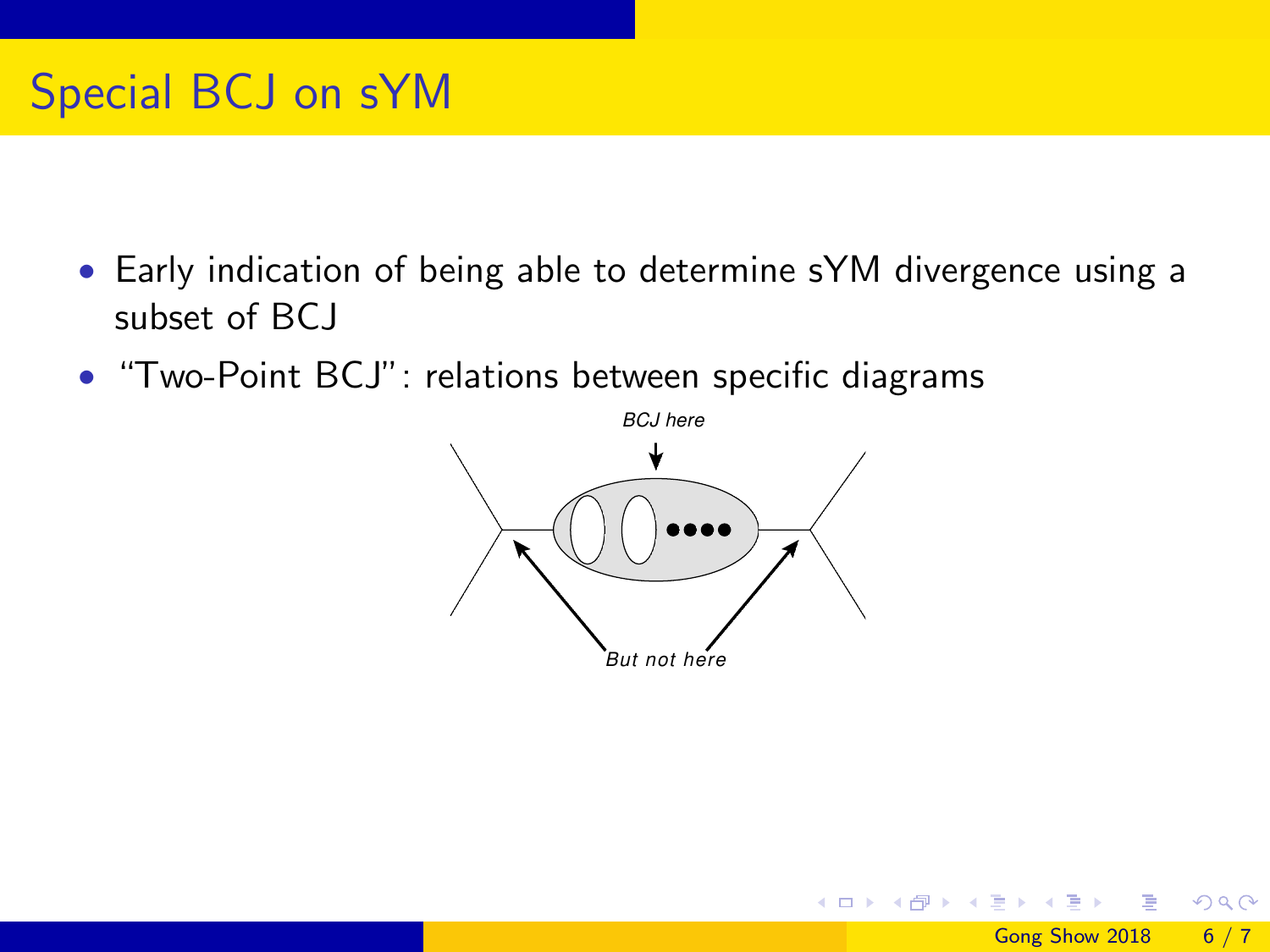### Special BCJ on sYM

- Early indication of being able to determine sYM divergence using a subset of BCJ
- "Two-Point BCJ": relations between specific diagrams



• Works up to 5 loops. Looks like it might square to gravity "divergence".

∢ □ ▶ .⊀ 何 ▶ .∢ ∃ ▶ .∢

 $\Omega$